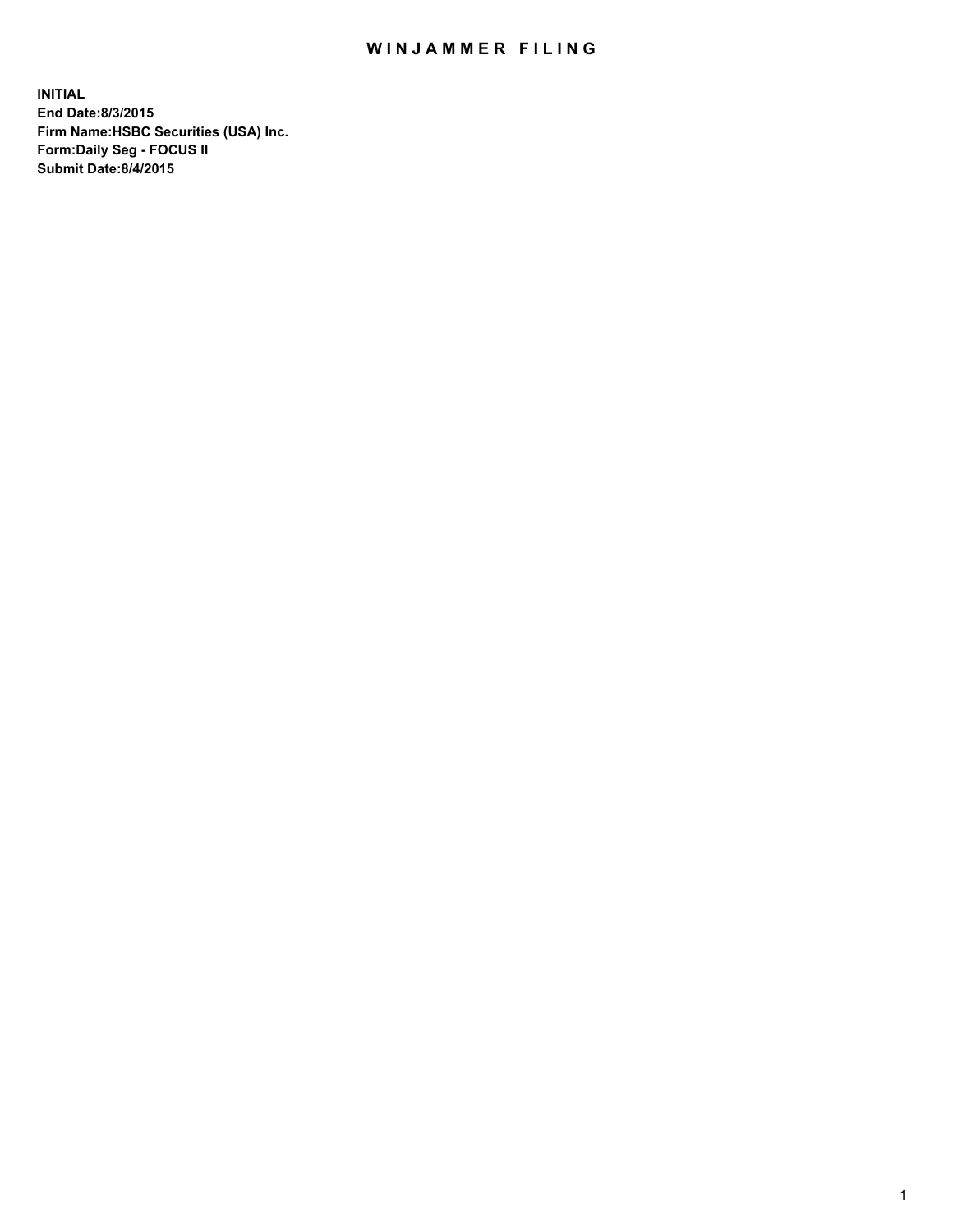## **INITIAL End Date:8/3/2015 Firm Name:HSBC Securities (USA) Inc. Form:Daily Seg - FOCUS II Submit Date:8/4/2015 Daily Segregation - Cover Page**

| Name of Company<br><b>Contact Name</b><br><b>Contact Phone Number</b><br><b>Contact Email Address</b>                                                                                                                                                                                                                          | <b>HSBC Securities (USA) Inc.</b><br><b>Steven Richardson</b><br>212-525-6445<br>steven.richardson@us.hsbc.com |
|--------------------------------------------------------------------------------------------------------------------------------------------------------------------------------------------------------------------------------------------------------------------------------------------------------------------------------|----------------------------------------------------------------------------------------------------------------|
| FCM's Customer Segregated Funds Residual Interest Target (choose one):<br>a. Minimum dollar amount: ; or<br>b. Minimum percentage of customer segregated funds required:%; or<br>c. Dollar amount range between: and; or<br>d. Percentage range of customer segregated funds required between:% and%.                          | 50,000,000<br>00<br>00                                                                                         |
| FCM's Customer Secured Amount Funds Residual Interest Target (choose one):<br>a. Minimum dollar amount: ; or<br>b. Minimum percentage of customer secured funds required:%; or<br>c. Dollar amount range between: and; or<br>d. Percentage range of customer secured funds required between:% and%.                            | 10,000,000<br>0 <sub>0</sub><br>00                                                                             |
| FCM's Cleared Swaps Customer Collateral Residual Interest Target (choose one):<br>a. Minimum dollar amount: ; or<br>b. Minimum percentage of cleared swaps customer collateral required:% ; or<br>c. Dollar amount range between: and; or<br>d. Percentage range of cleared swaps customer collateral required between:% and%. | 70,000,000<br><u>00</u><br><u>00</u>                                                                           |

Attach supporting documents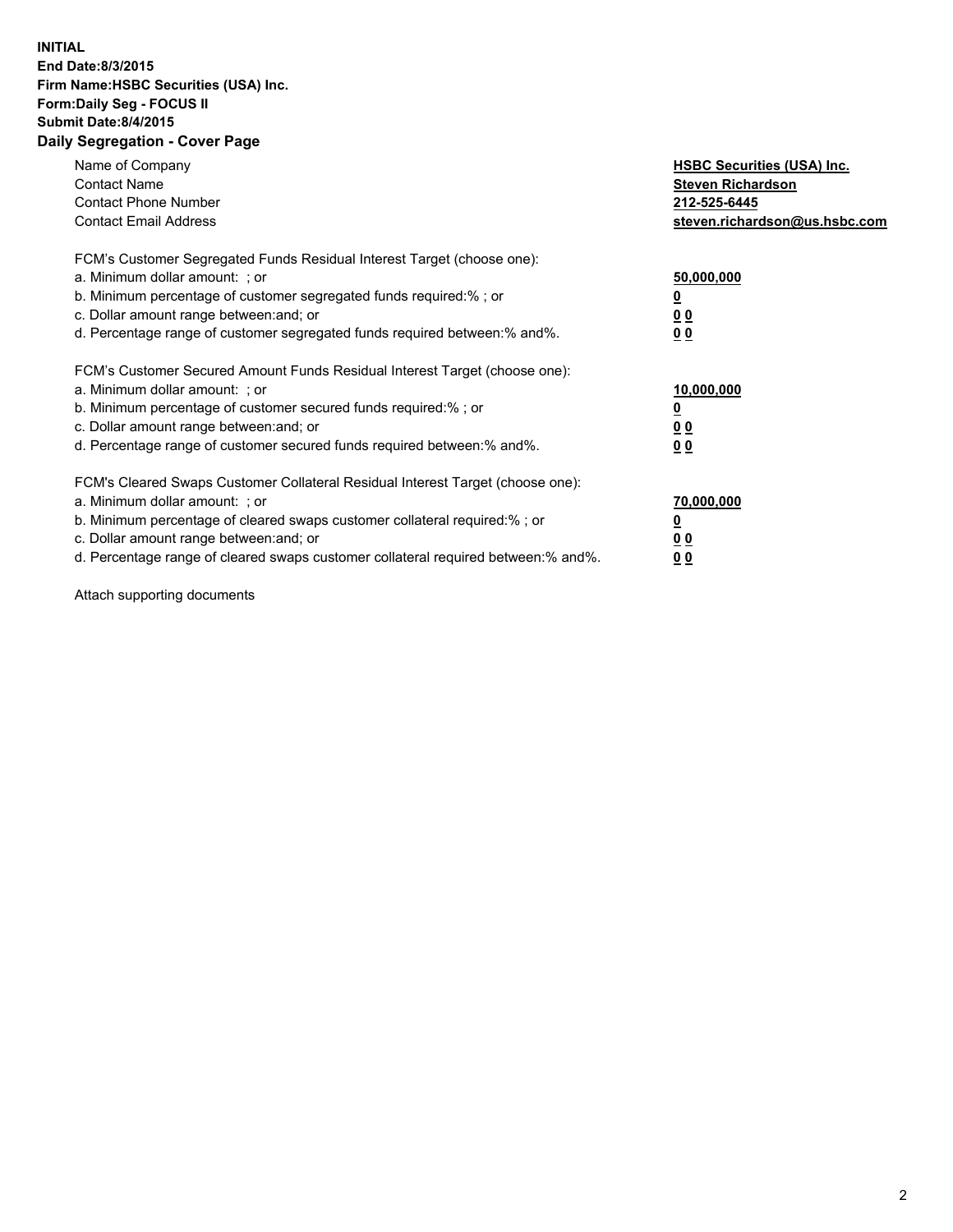**INITIAL End Date:8/3/2015 Firm Name:HSBC Securities (USA) Inc. Form:Daily Seg - FOCUS II Submit Date:8/4/2015 Daily Segregation - Secured Amounts** Foreign Futures and Foreign Options Secured Amounts Amount required to be set aside pursuant to law, rule or regulation of a foreign government or a rule of a self-regulatory organization authorized thereunder **0** [7305] 1. Net ledger balance - Foreign Futures and Foreign Option Trading - All Customers A. Cash **53,918,549** [7315] B. Securities (at market) **41,904,670** [7317] 2. Net unrealized profit (loss) in open futures contracts traded on a foreign board of trade **7,649,073** [7325] 3. Exchange traded options a. Market value of open option contracts purchased on a foreign board of trade **0** [7335] b. Market value of open contracts granted (sold) on a foreign board of trade **0** [7337] 4. Net equity (deficit) (add lines 1. 2. and 3.) **103,472,292** [7345] 5. Account liquidating to a deficit and account with a debit balances - gross amount **1,200,936** [7351] Less: amount offset by customer owned securities **-1,195,721** [7352] **5,215** [7354] 6. Amount required to be set aside as the secured amount - Net Liquidating Equity Method (add lines 4 and 5) **103,477,507** [7355] 7. Greater of amount required to be set aside pursuant to foreign jurisdiction (above) or line 6. **103,477,506** [7360] FUNDS DEPOSITED IN SEPARATE REGULATION 30.7 ACCOUNTS 1. Cash in banks A. Banks located in the United States **32,430,928** [7500] B. Other banks qualified under Regulation 30.7 **0** [7520] **32,430,928** [7530] 2. Securities A. In safekeeping with banks located in the United States **41,904,670** [7540] B. In safekeeping with other banks qualified under Regulation 30.7 **0** [7560] **41,904,670** [7570] 3. Equities with registered futures commission merchants A. Cash **0** [7580] B. Securities **0** [7590] C. Unrealized gain (loss) on open futures contracts **0** [7600] D. Value of long option contracts **0** [7610] E. Value of short option contracts **0** [7615] **0** [7620] 4. Amounts held by clearing organizations of foreign boards of trade A. Cash **0** [7640] B. Securities **0** [7650] C. Amount due to (from) clearing organization - daily variation **0** [7660] D. Value of long option contracts **0** [7670] E. Value of short option contracts **0** [7675] **0** [7680] 5. Amounts held by members of foreign boards of trade A. Cash **56,778,453** [7700] B. Securities **0** [7710] C. Unrealized gain (loss) on open futures contracts **7,649,073** [7720] D. Value of long option contracts **0** [7730] E. Value of short option contracts **0** [7735] **64,427,526** [7740] 6. Amounts with other depositories designated by a foreign board of trade **0** [7760] 7. Segregated funds on hand **0** [7765] 8. Total funds in separate section 30.7 accounts **138,763,124** [7770] 9. Excess (deficiency) Set Aside for Secured Amount (subtract line 7 Secured Statement Page 1 from Line 8) **35,285,618** [7380] 10. Management Target Amount for Excess funds in separate section 30.7 accounts **10,000,000** [7780] 11. Excess (deficiency) funds in separate 30.7 accounts over (under) Management Target **25,285,618** [7785]

3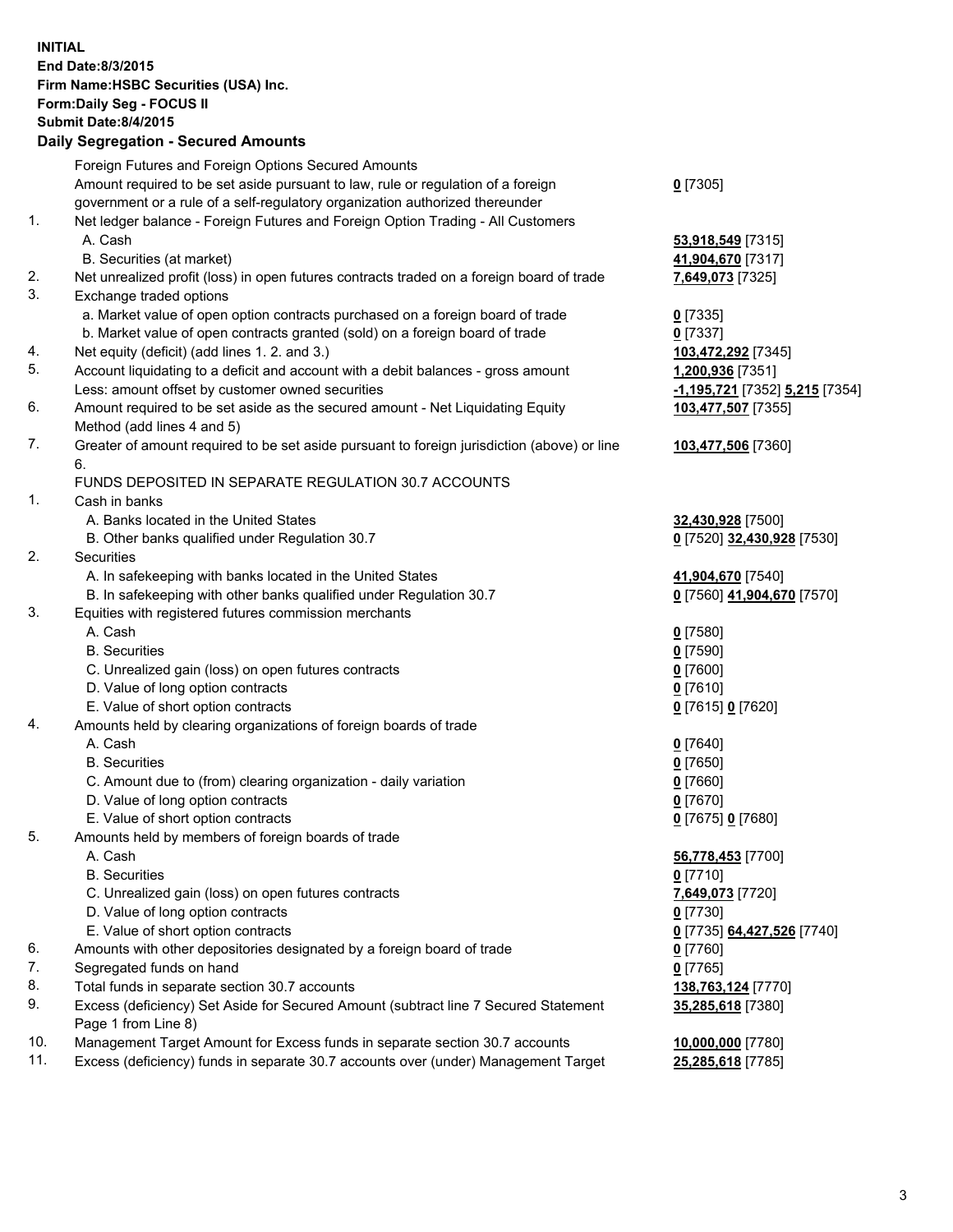| <b>INITIAL</b>                            | End Date: 8/3/2015<br>Firm Name: HSBC Securities (USA) Inc.<br>Form: Daily Seg - FOCUS II<br><b>Submit Date: 8/4/2015</b> |                                  |  |  |
|-------------------------------------------|---------------------------------------------------------------------------------------------------------------------------|----------------------------------|--|--|
| Daily Segregation - Segregation Statement |                                                                                                                           |                                  |  |  |
|                                           | SEGREGATION REQUIREMENTS(Section 4d(2) of the CEAct)                                                                      |                                  |  |  |
| 1.                                        | Net ledger balance                                                                                                        |                                  |  |  |
|                                           | A. Cash                                                                                                                   | 132,808,537 [7010]               |  |  |
|                                           | B. Securities (at market)                                                                                                 | 725,376,575 [7020]               |  |  |
| 2.                                        | Net unrealized profit (loss) in open futures contracts traded on a contract market                                        | 116,895,015 [7030]               |  |  |
| 3.                                        | Exchange traded options                                                                                                   |                                  |  |  |
|                                           | A. Add market value of open option contracts purchased on a contract market                                               | 112,877,525 [7032]               |  |  |
|                                           | B. Deduct market value of open option contracts granted (sold) on a contract market                                       | -8,495,888 [7033]                |  |  |
| 4.                                        | Net equity (deficit) (add lines 1, 2 and 3)                                                                               | 1,079,461,764 [7040]             |  |  |
| 5.                                        | Accounts liquidating to a deficit and accounts with                                                                       |                                  |  |  |
|                                           | debit balances - gross amount                                                                                             | 3,547,802 [7045]                 |  |  |
|                                           | Less: amount offset by customer securities                                                                                | -3,217,818 [7047] 329,984 [7050] |  |  |
| 6.                                        | Amount required to be segregated (add lines 4 and 5)                                                                      | 1,079,791,748 [7060]             |  |  |
|                                           | FUNDS IN SEGREGATED ACCOUNTS                                                                                              |                                  |  |  |
| 7.                                        | Deposited in segregated funds bank accounts                                                                               |                                  |  |  |
|                                           | A. Cash                                                                                                                   | 123,788,729 [7070]               |  |  |
|                                           | B. Securities representing investments of customers' funds (at market)                                                    | $0$ [7080]                       |  |  |
|                                           | C. Securities held for particular customers or option customers in lieu of cash (at<br>market)                            | 129,449,727 [7090]               |  |  |
| 8.                                        | Margins on deposit with derivatives clearing organizations of contract markets                                            |                                  |  |  |
|                                           | A. Cash                                                                                                                   | 26,894,141 [7100]                |  |  |
|                                           | B. Securities representing investments of customers' funds (at market)                                                    | 149,602,500 [7110]               |  |  |
|                                           | C. Securities held for particular customers or option customers in lieu of cash (at<br>market)                            | 595,926,847 [7120]               |  |  |
| 9.                                        | Net settlement from (to) derivatives clearing organizations of contract markets                                           | -14,486,138 [7130]               |  |  |
| 10.                                       | Exchange traded options                                                                                                   |                                  |  |  |
|                                           | A. Value of open long option contracts                                                                                    | 112,877,525 [7132]               |  |  |
|                                           | B. Value of open short option contracts                                                                                   | -8,495,888 [7133]                |  |  |
| 11.                                       | Net equities with other FCMs                                                                                              |                                  |  |  |
|                                           | A. Net liquidating equity                                                                                                 | 63,655,235 [7140]                |  |  |
|                                           | B. Securities representing investments of customers' funds (at market)                                                    | $0$ [7160]                       |  |  |
|                                           | C. Securities held for particular customers or option customers in lieu of cash (at<br>market)                            | $0$ [7170]                       |  |  |
| 12.                                       | Segregated funds on hand                                                                                                  | $0$ [7150]                       |  |  |
| 13.                                       | Total amount in segregation (add lines 7 through 12)                                                                      | 1,179,212,678 [7180]             |  |  |
| 14.                                       | Excess (deficiency) funds in segregation (subtract line 6 from line 13)                                                   | 99,420,930 [7190]                |  |  |
| 15.                                       | Management Target Amount for Excess funds in segregation                                                                  | 50,000,000 [7194]                |  |  |
| 16.                                       | Excess (deficiency) funds in segregation over (under) Management Target Amount                                            | 49,420,930 [7198]                |  |  |
|                                           | Excess                                                                                                                    |                                  |  |  |